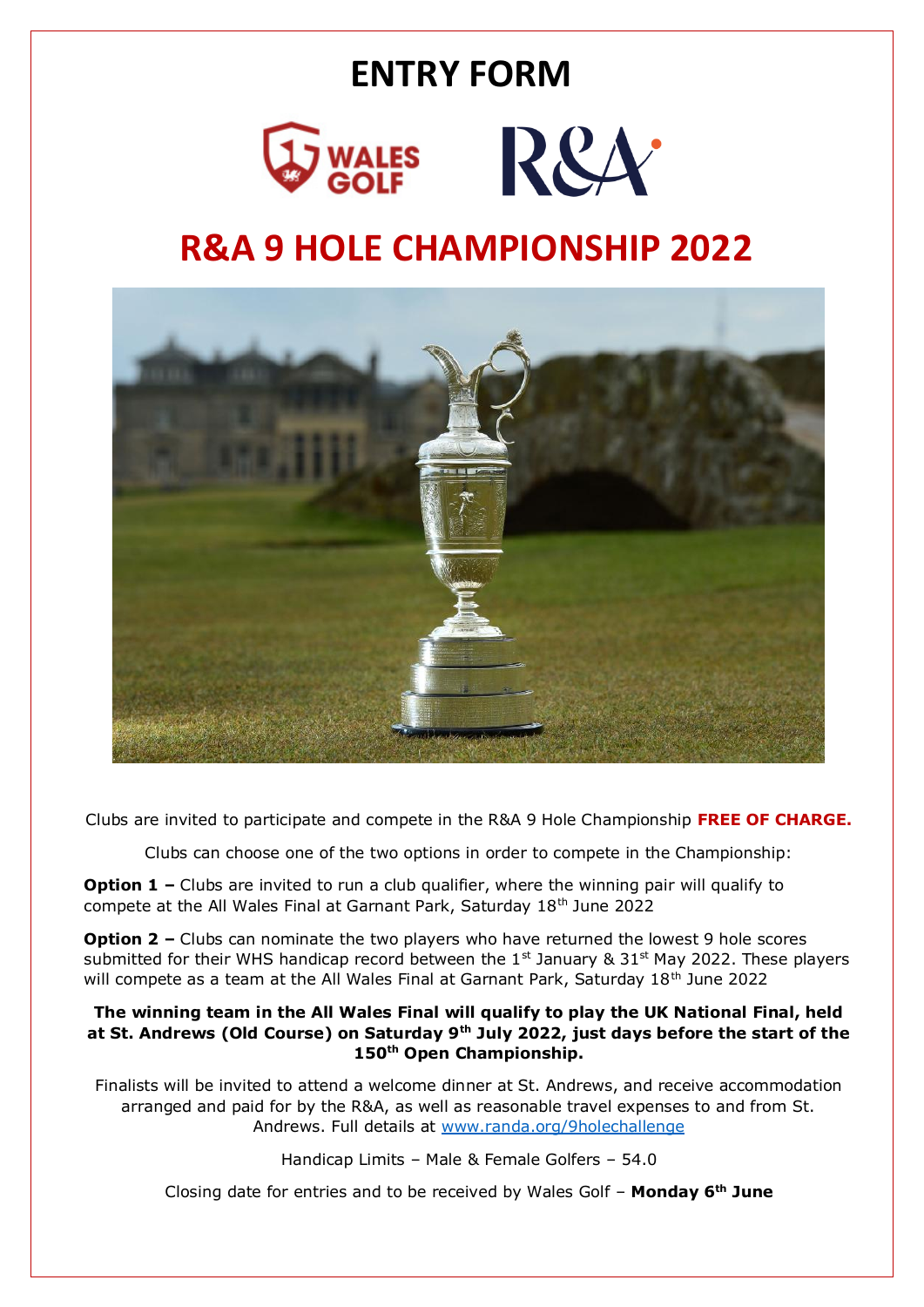

#### **R&A 9 HOLE CHAMPIONSHIP 2020**

#### **CLUB QUALIFYING COMPETITION CONDITIONS**

#### **Eligibility**

1. The competition is open to all Wales Golf affiliated clubs who have a designated 9 hole course which has been officially rated by Wales Golf\*.

2. The competition is open to male and female players who are members of a club affiliated to Wales Golf.

3. Each player must be an amateur golfer having an official WHS Handicap Index of not more than 28.0 for men and 36.0 for women.

4. A player may enter from more than 1 club but in the event of winning more than 1 club qualifying competition will have to choose which club they wish to be included in the 'league table' of scores maintained by Wales Golf.

#### **Format (Club Qualifier)**

1. The format of the event will be 9 holes of individual stableford. This can be a stand-alone 9 hole event or run in conjunction with an existing 9 hole club competition. All participating clubs are asked to encourage Ready Golf for the qualifying round.

2. Players will play in teams of two. Each team may consist of any combination of male or female players. Players under the age of 18 may play but each team can only include one player under the age of 18.

3. **Each player will receive their Course Handicap & handicap allowance in accordance with the rules of the World Handicap System.** This will ensure that the 9 hole stableford scores are comparable between male and female players.

4. The team score is calculated by adding each team member's 9 hole stableford points score together to create a combined total.

#### **Format (Nomination)**

1. Clubs may nominate the two players who have scored the lowest nett 9 hole score between the  $1<sup>st</sup>$  January 2022 & 31<sup>st</sup> May 2022 when playing 9 holes at their club and submitting the score to their WHS handicap record.

2. In the event of a tie for the top 2 players, the qualifiers for the All Wales Final will be decided by calculating the team score over the last 6/3/1 hole (s) in turn as required. If a tie still exists a hole by hole card play-off starting from hole 1 will be used.

#### **Substitutions**

In the event a substitution of a player is required, the second place team (club qualifier) or third place individual (nomination) should be substituted.

#### **Submission of scores**

1. Clubs must submit the winning score from their qualifying competition by completing and returning the result form below to Wales Golf by Monday 6 June 2022.

**\* To apply for a 9 hole rating for your course please email Wales Golf a[t handicapping@walesgolf.org](mailto:handicapping@walesgolf.org)**

2